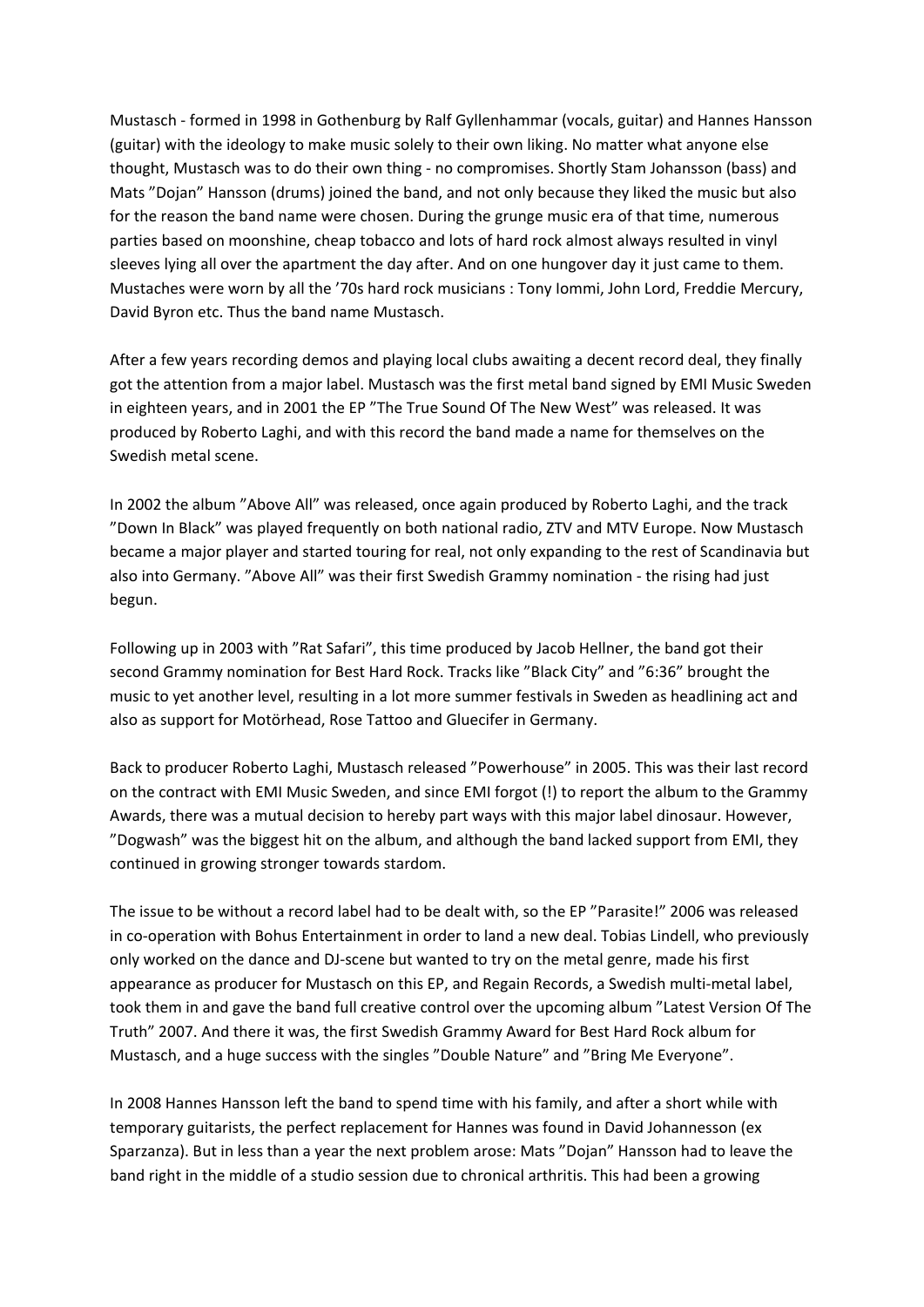problem for Dojan the last couple of years, and on several shows during that time drummer Danne McKenzie helped the band out when needed. He was of course the natural choice to grab the drumsticks, so he joined the band in march 2009. But this didn´t disturb the band´s urge for progress at all, and the selftitled album "Mustasch" 2009 was released, and the band received yet another Grammy for Best Hard Rock. It seemed like working with Tobias Lindell paid off once again, and the touring attendance exceeded well past the band´s history.

As Regain Records now had gone bankrupt (in spite of Mustasch' success), a new record deal was signed with Gain/Sony Music. The first studio album with the new label was "Sounds Like Hell, Looks Like Heaven" 2012, but this time Ralf wanted to produce it all by himself and with Stam and David as engineers. In co-operation with the Swedish Touring Car Championship the music video directed by Patric Ullaeus for the brilliant single "The Challenger" was a great success and landed Mustasch their first Gold Record.

The time came for yet another band member to part ways with the band. Danne McKenzie and Ralf felt that, as they´ve been close friends long before even playing together, they wouldn´t let their different musical opinions jeopardize their friendship. So, exit Danne and enter Jejo Perkovic (ex Candlemass, Infinite Mass). Jejo even took the drums on the following tour in Scandinavia and central Europe, and after that the time came to bring his stuff into the music-making. "Thank You For The Demon" 2014 was next up for release, and David brought in Rikard Löfgren and Gustav Ydenius from his Sparzanza days to co-produce the album. The album scored the best reviews throughout the Mustasch career, and the band started growing tremendously in Finland and Germany with extensive headline touring, including the biggest festivals in said countries.

It´s now time for the eighth album with Mustasch in fourteen years, and the first single and music video (once again directed by Patric Ullaeus) is titled "Be Like A Man" with the release date set to April 29th. The album will be out in September, and acordingly will the album be called "Testosterone". Rikard Löfgren is producing this one by himself having Jacob Hansen (Volbeat, Amaranthe) is doing the mixing. Many a time has the Mustasch music been called diesel-hardrock and drinking-music by fans and reviewers, and the band has not surprisingly just begun a cooperation with Honda Motorcycles in Sweden.

## So why "Testosterone", Ralf?

- On our new album I deal with my manhood, dignity and tenderness. Testosterone has unfortunately had a negative connotation. Why, then, I wonder? Macho is something I have never recognized in me. To take care of my loved ones has always been more important to me. On the new album I have released just everything! David and our producer Richard Löfgren went off to Tenerife and wrote songs. Jejo have been given free reins with his drum playing without me being there anxiously poking and spreading unrest. Now that I don´t play any guitars on the album, I can hear the fierce guitarist David de facto is, which I had completely missed. Stam is one of the world´s best bass players, so there´s everything as usual (phew!).

How will this new album sound then?